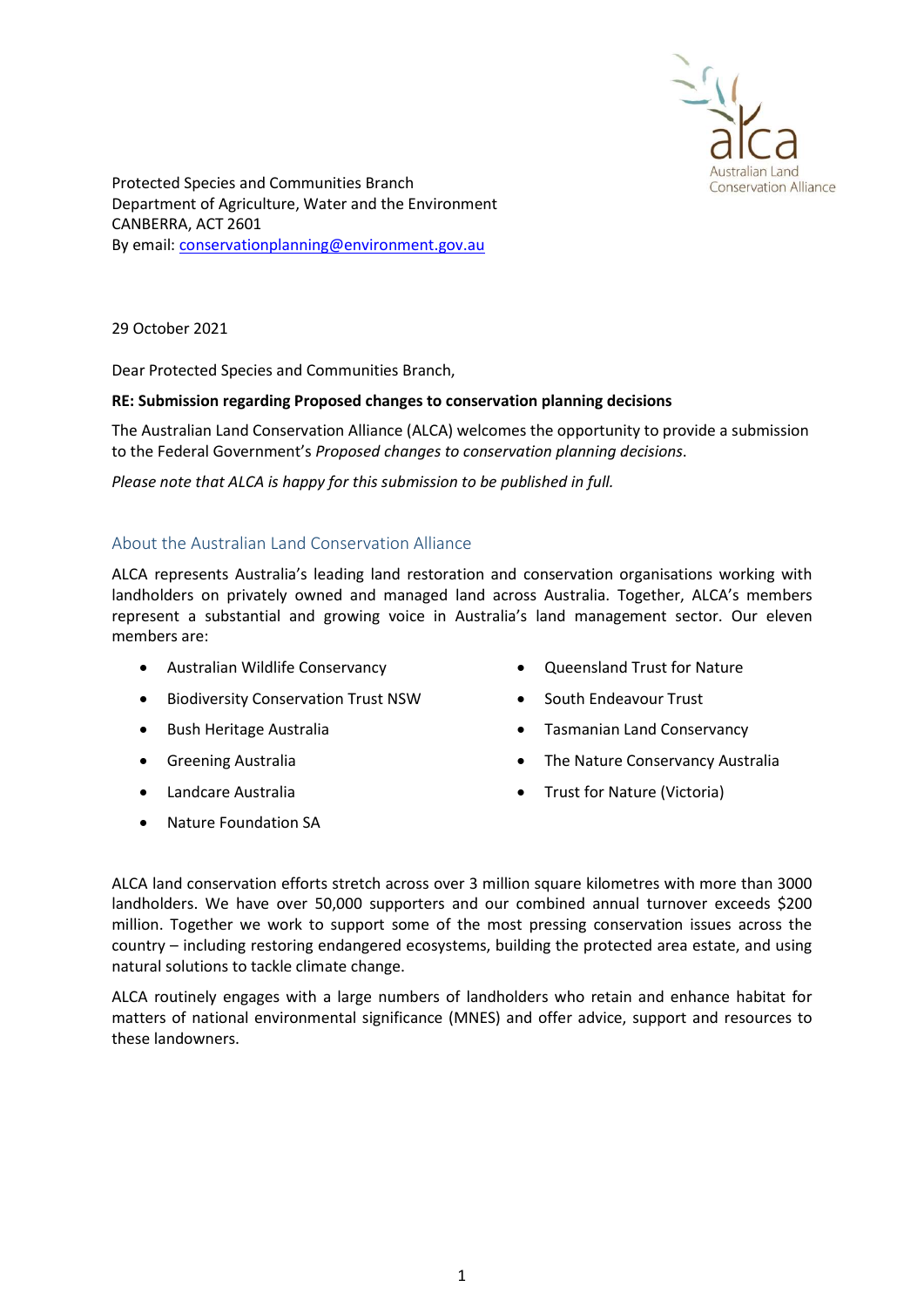

## Recommendations

#### Recovery Plans and Conservation Advices

- 1. Recovery Plans should remain a mandatory requirement of listing a threatened species or ecological community and should not be replaced by Conservation Advices.
- 2. The Federal Government should provide additional resourcing to ensure its obligations to develop and support Recovery Plans is met.
- 3. Greater coordination and transparency should be generated to ensure seamless integration of the multiple planning streams including Regional Planning, Recovery Planning and Threat Abatement Planning.

## An enlarged role for Critical Habitat in recovery efforts

- 4. As a related issue, the identification of 'critical habitat' within Recovery Plans and their relationship to the Register of Critical Habitat requires greater transparency and improved standards.
- 5. Critical habitat identified by recovery teams or in Recovery Plans should be assessed by the Threatened Species Scientific Committee and subsequently listed on the Register of Critical Habitats.
- 6. The Federal Government should review and update the process for rapidly identifying and listing critical habitat in response to large-scale disturbance events such as the 2019-2020 bushfires.

# Recovery Plans and Conservation Advices

As highlighted in ALCA's submission to the Samuel Review of the EPBC Act Review<sup>1</sup>, recovery plans are the key instrument in the Act to drive improvements in conservation status, yet less than half of Australia's nationally-listed threatened species have recovery plans in place, and many existing plans are unfinished or significantly out of date. Instead of the proposed switch to a much greater reliance upon Conservation Advices, the current lengthy delays in preparing Recovery Plans should instead be a trigger to invest more strategically in the planning processes, as recommended by the Samuel EPBC Act review<sup>2</sup>.

Recovery Plans need to be a mandatory, not discretionary, requirement of listing a threatened species or ecological community, including detailed recovery goals, actions, estimated timeframes to achieve goals and milestones, and metrics to measure progress.

If this cannot be achieved, then national level strategic plans, supported by shorter action plans for specific species, should be considered. However, as Conservation Advices do not reach even this threshold of detail, they should be used to supplement rather than to replace Recovery Plans.

Adequate funding for planning and implementation of recovery plans is vital, and it is ALCA's view that funding resource shortfalls continue to be the most significant impediment to the timely development and implementation of Recovery Plans. This is easily remedied, unlike many of the more intractable threats facing Australian biodiversity.

<sup>1</sup> See: ALCA (2020), ALCA submission to the Independent Review of the EPBC Act 1999; https://alca.org.au/wp-content/uploads/2020/06/ALCA-Submission-to-the-Samuel-Review.pdf

<sup>2</sup> See Recommendation 25: Samuel G (2020), Independent Review of the EPBC Act 1999; https://epbcactreview.environment.gov.au/resources/final-report/recommendations